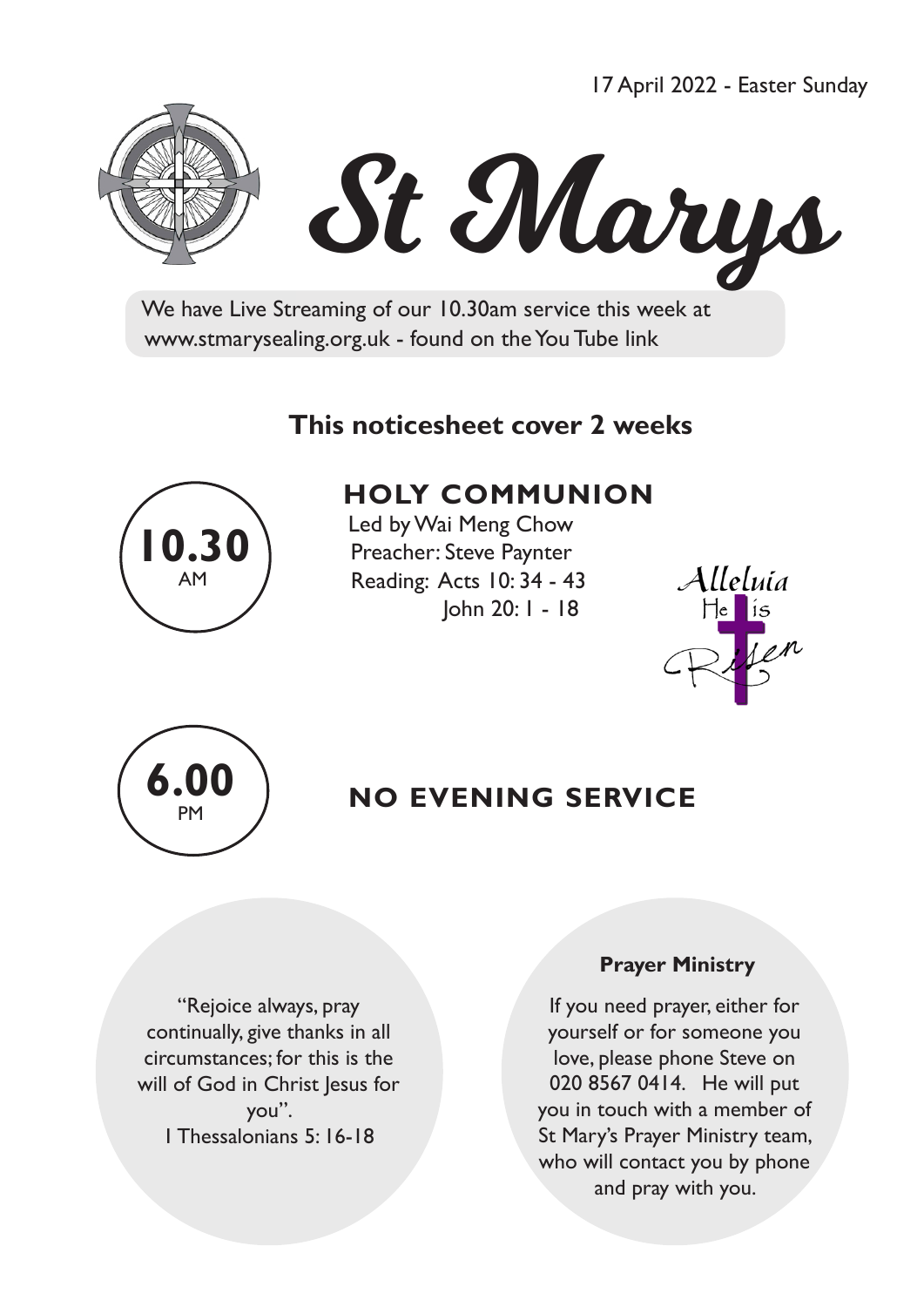#### **ELECTORAL ROLL / APCM**

The electoral roll is being updated ready for the **Annual Parochial Church Meeting on Sunday 22 May.** If you are already on it you do not need to apply again. If you have never been on it, are over 16 and baptised, live in the parish of St Mary's or if you don't live in the parish you have been attending for over six months, please consider going on it. It is your way of saying 'This is my church'.

There are forms at the back of the church. If you would like one sent electronically please contact the church office. Please take time to complete one. Jean Barclay is the electoral roll officer for St Mary's, please speak to her if you would like more information or clarification on completing the form. (Do also consider collecting and filling in a Welcome Card, also on the desk)

The APCM is an important event in the life of our Church Family involving amongst other things the election of members of the Parochial Church Council (PCC) and Churchwardens. If you are interested in going on the PCC or being able to vote for people to go on the PCC, you will need to be on the electoral roll and the **deadline for going on the electoral roll for this year's APCM is 24 April 2022.**

The PCC is charged with "Promoting in the parish the whole mission of the Church, pastoral, evangelistic, social, and ecumenical." As Charity Trustees, PCC members working with the vicar have responsibility for ensuring St Mary's is well run, is solvent and is delivering on our God given mission. Honestly, it is not as scary as it sounds and is very rewarding. There is also the option to be part of the leadership of St Mary's by joining committees or groups reporting to the PCC.

If you wish to find out more, please contact the PCC Secretary Wei Hei (weihei.kipling@talktalk.net) – the final PCC meeting before the APCM will be on Monday 25 April at 8pm if you would like to attend a meeting before making a decision.

**South Ealing Community Food Cupboard (SECFC)** is now operating in the old vestry and flower room, access from outside; 1 - 3 pm on Mondays **(except bank holidays).** The SEC Food Cupboard is set up to reduce waste. Volunteers receive or collect surplus food from the supermarkets that would otherwise go to landfill (e.g. via Felix Project) and makes it available to anyone and everyone from the local area. The SEC Food Cupboard is available to all – it's aim is purely to reduce waste and associated carbon emissions and everyone can help with that. Always Free! Do support this project by coming and taking away good quality free food. Steve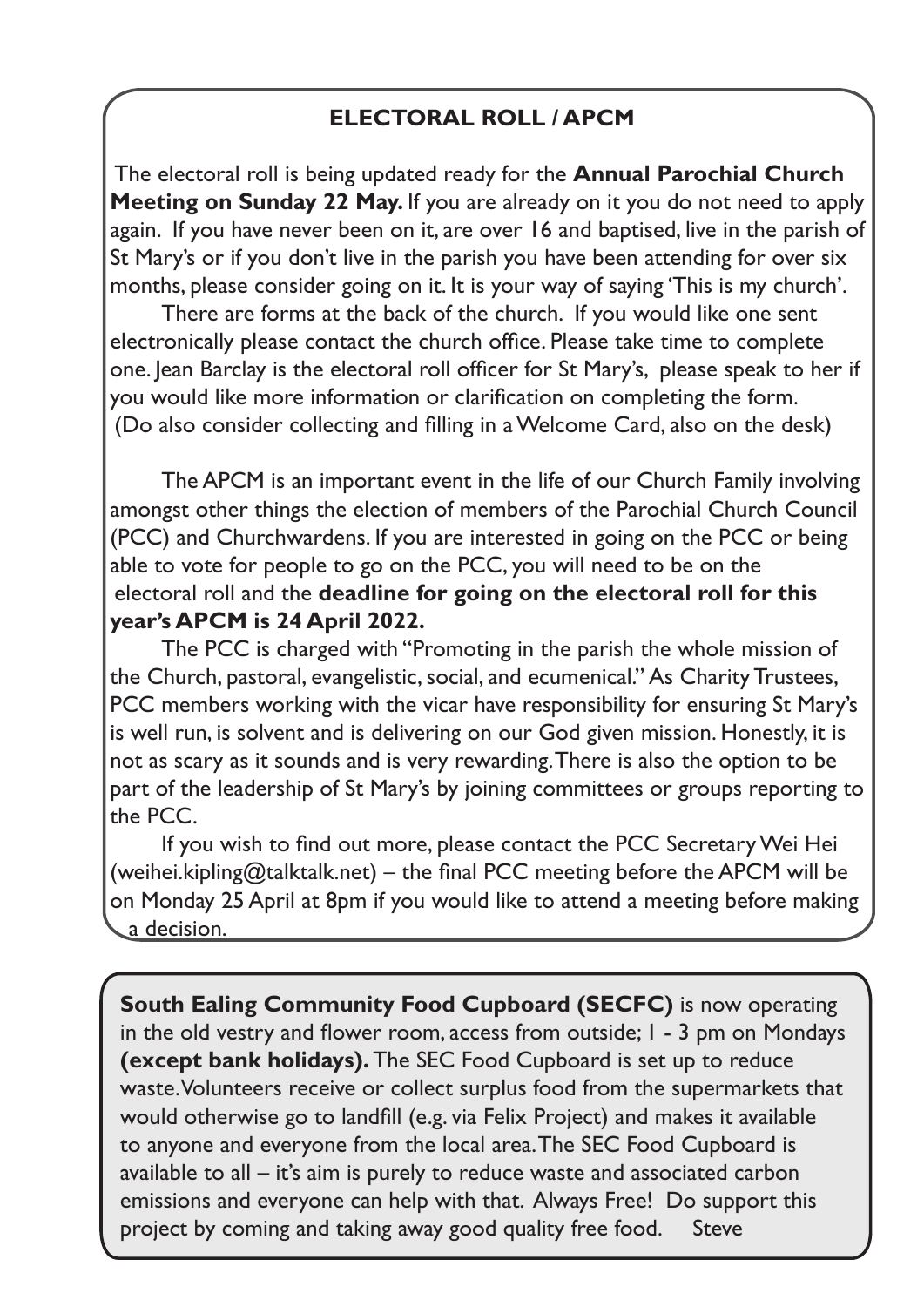A large part of St. Mary's Church Garden is now beautifully cleared of overgrowth and we are in need of many plants to fill the space. We want to turn this into a nature garden with plants that benefit the local wildlife wherever possible and a place for the community to enjoy.

If you have any surplus garden shrubs, perennial plants and bulbs, ferns or grasses or cuttings that you have cultivated, we would love to have them. Please feel free to leave them in the Vicarage driveway. As a suggestion, some of the plants we are looking for are:

#### **Shrubs and Perennial for Wildlife**

Euphorbia, Salvia, Ciclamen, Hellebore, Agastache, Lavendar, Salvias, Hebe, Verbena bonariensis, Escallonia Laevis 'Pink Elle' Echinacea, Viburnum tinus 'eve price', Viburnum Opulus Compactum, Alliums **Shade Loving Plants for Wildlife** Sweet Cicely, Angelica sylvestris, Angelica archangelica and Angelica gigas

Eupatorium, Fox Gloves, Betony, Selfheal, Wood Sage

Our next working session is Sat May 7 from 10am - 12noon.

Cliff, Paul & Steve.

**Ealing Transition Sunday 24 April @7.30pm** in St Mary's Church - Join us for a Climate Action themed Local Election Question Time event. Representatives from the four main parties contesting the Council Elections on 5 May will be there to respond to your questions. Everyone welcome.

The people of Ukraine are finding comfort in reading Psalm 31. If you would like to, please read this psalm at 3pm each day (5pm in Ukraine) and pray that they may find comfort and peace in the midst of their distress.



#### **PLEASE PRAY OR GIVE THANKS FOR …**

- all those ill in body or spirit, lonely, depressed or recently bereaved.
- Viv, husband of Hazel Neaverson, still in hospital, but his heart operation had been postponed.
- Peter Saunders in hospital, please pray for Jan as well.  *Please let the church office know if you would like a prayer request.*